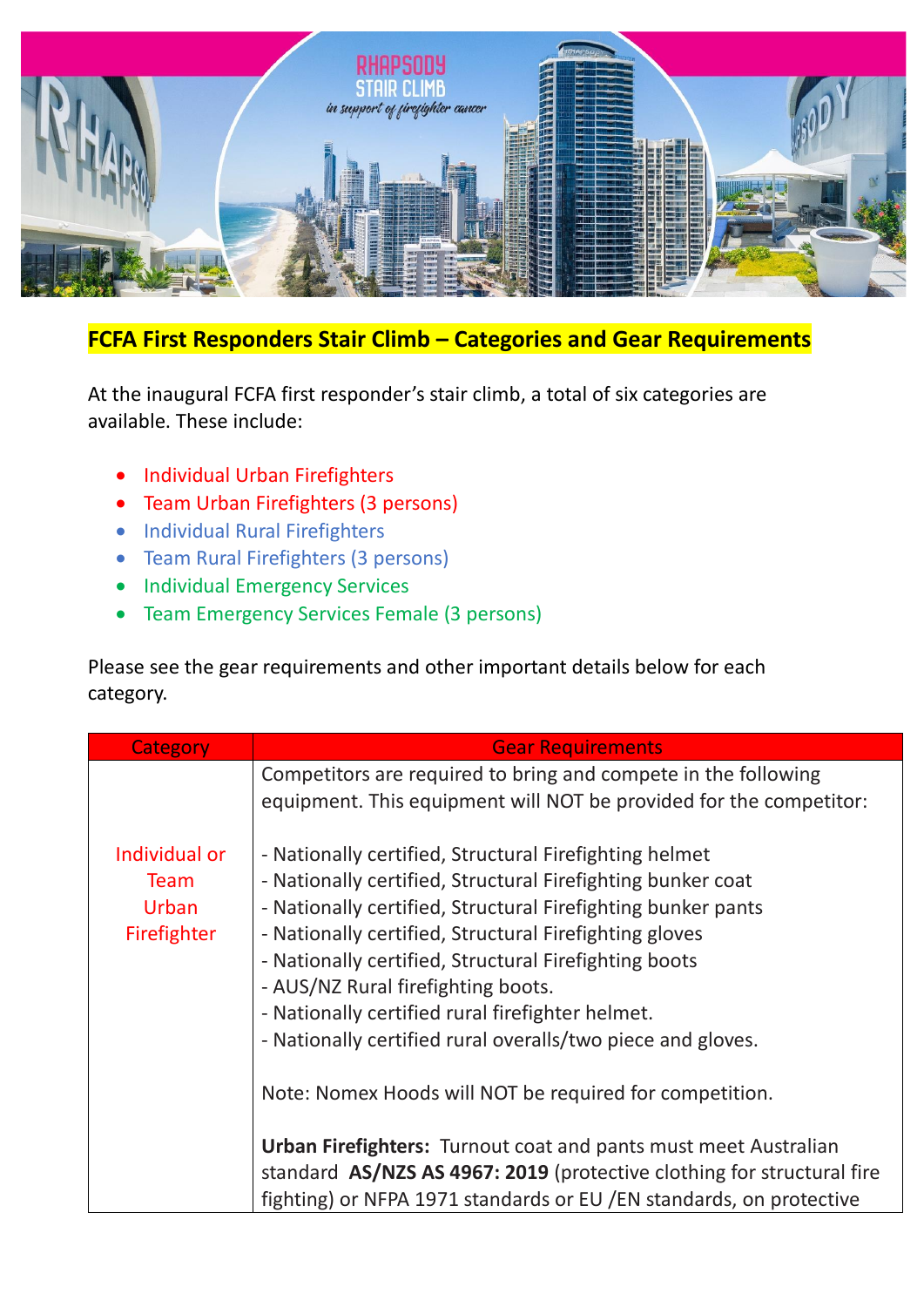| gear for structural firefighting, and must not be altered for the<br>competition in any way. It must also be worn correctly for the entire<br>climb to make the climber eligible for race awards. Breathing Apparatus<br>Masks will not be required. PPC MUST be clean                                                                                                                                                                                                                                       |
|--------------------------------------------------------------------------------------------------------------------------------------------------------------------------------------------------------------------------------------------------------------------------------------------------------------------------------------------------------------------------------------------------------------------------------------------------------------------------------------------------------------|
| The exception is that helmets may be custom painted.                                                                                                                                                                                                                                                                                                                                                                                                                                                         |
| Any competitor who does not complete the course will not be given a<br>placement in any category in the event.                                                                                                                                                                                                                                                                                                                                                                                               |
| The event staff shall inspect the gear at the muster area prior to the<br>competition and again at the start area immediately before starting the<br>climb for compliance. They have the authority to disallow any<br>equipment or any competitor that is not compliant. Competitors not<br>able to secure approved equipment in a timely manner will either be<br>removed from the event or deemed ineligible for category placement<br>and prizes. This will be at the discretion of the event organisers. |

| Category                                                    | <b>Gear Requirements</b>                                                                                                                                                                                                                                                                                                                                                                                                                                                               |
|-------------------------------------------------------------|----------------------------------------------------------------------------------------------------------------------------------------------------------------------------------------------------------------------------------------------------------------------------------------------------------------------------------------------------------------------------------------------------------------------------------------------------------------------------------------|
| Individual or<br><b>Team</b><br><b>Rural</b><br>Firefighter | Competitors are required to bring and compete in the following<br>equipment. This equipment will NOT be provided for the competitor:<br>- Nationally certified, Structural Firefighting helmet<br>- Nationally certified, Structural Firefighting bunker coat<br>- Nationally certified, Structural Firefighting bunker pants<br>- Nationally certified, Structural Firefighting gloves<br>- Nationally certified, Structural Firefighting boots<br>- AUS/NZ Rural firefighting boots. |
|                                                             | - Nationally certified rural firefighter helmet.<br>- Nationally certified rural overalls/two piece and gloves.<br>Note: Nomex Hoods will NOT be required for competition.                                                                                                                                                                                                                                                                                                             |
|                                                             | Rural Firefighters: Protective clothing for wild land firefighting to be<br>worn should be certified to AS/NZS 4824:2021 g, and must not be<br>altered for the competition in any way. It must also be worn correctly<br>for the entire climb to make the climber eligible for race awards. PPC<br><b>MUST</b> be clean                                                                                                                                                                |